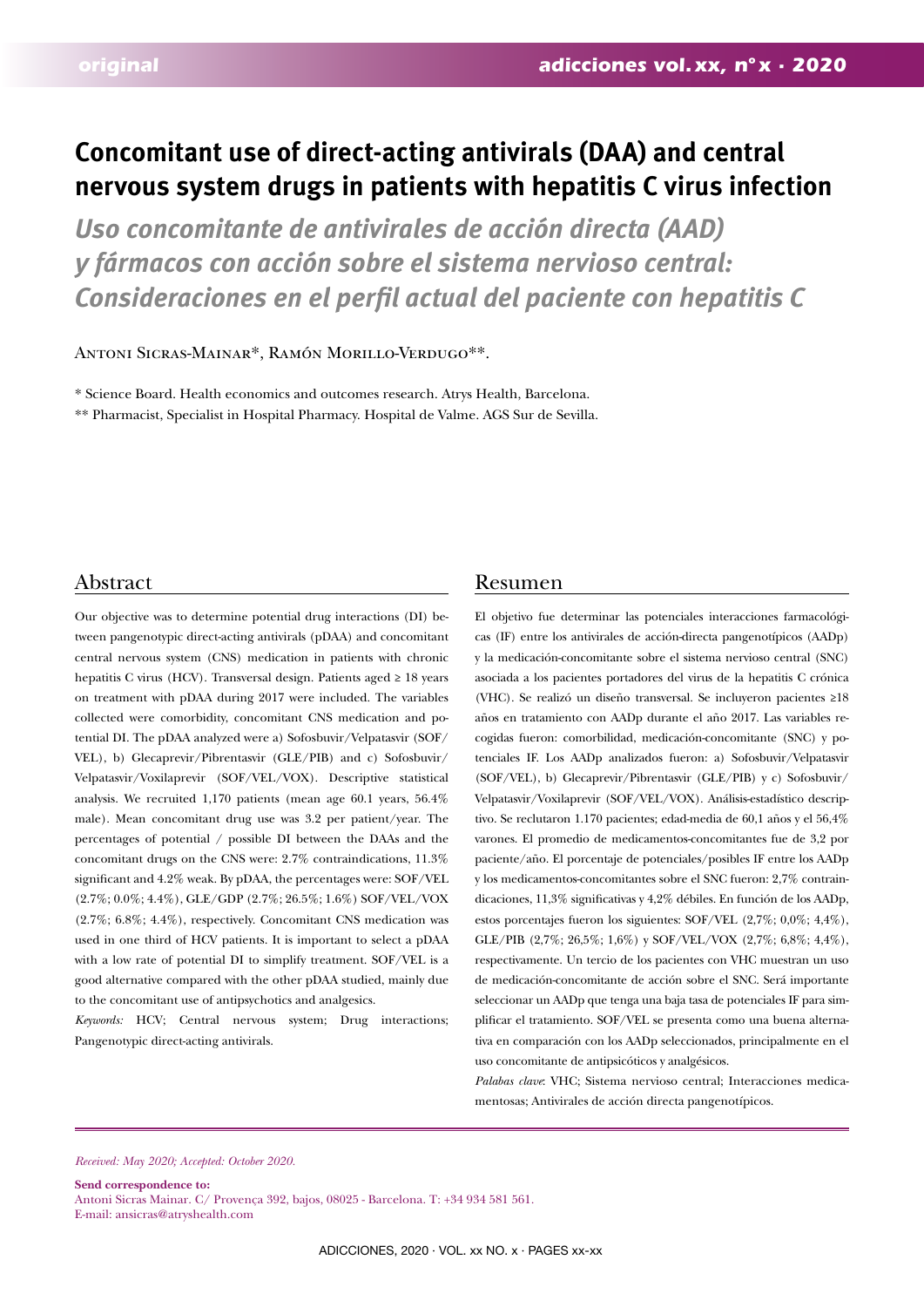# **Introduction**

Internation Comparison (HCV) infection is a worldwide health problem, affecting 120-150 million people, with a prevalence of between Association for the Study of the Liver, 2018; World Health worldwide health problem, affecting 120-150 million people, with a prevalence of between 0.5-2% of the general population (European Organization, 2018). New cases of the disease continue to be detected, especially among young people and parenteral drug users. Early detection and treatment are therefore important aspects in the prevention of the disease (European Association for the Study of the Liver, 2018).

In the fight against HCV, new DAA molecules taking advantage of the numerous therapeutic targets offered by the virus replication cycle have revolutionized HCV treatment (Calleja et al., 2018). The serve the purpose of achieving greater efficacy and a reduction of possible side effects (Calleja et al., 2018; Zoratti et al., 2020). Advances in research on the virus' replication mechanisms have allowed potential therapeutic targets to be identified. Three different families of DAAs are available, with clear pharmacokinetic differences: a) NS3/4A protease inhibitors, b) NS5A replication complex inhibitors, and c) NS5B polymerase inhibitors. With these pharmacological groups, it is possible to act on three phases of the HCV replication process (inhibiting: viral protease, NS5A protein and NS5B polymerase). With protease inhibitors, potential drug interactions (DI) should be checked before recommending their use; NS5A protein inhibitors are potent and effective but have a low resistance barrier and variable toxicity profiles, while NS5B polymerase inhibitors have a high genetic barrier and their metabolism generally does not depend on cytochrome P450 (Morozov & Lagaye, 2018). A single DAA cannot by itself prevent the reproduction of HCV (mutations); for this reason, the recommended treatment consists of the use of two/three drugs from different families of inhibitors (Laursen, Sandahl, Kazankov, George & Grønbæk, 2020). Current DAAs are pangenotypic (pDAA), that is, they are effective against all HCV genotypes (Paolucci et al., 2019). In addition, they require shorter treatment durations and have a better safety profile, with lower rates of DI (Benet, Bowman, Koleske, Rinaldi & Sodhi, 2019).

Some studies have shown that two-thirds of patients may have potential DIs with DAAs, with figures close to 20% observed in contraindicated drugs (Lauffenburger et al., 2014; Keast, Holderread, Cothran & Skrepnek, 2019). In Spain, high rates of comorbidity and concomitant medication have been reported as being associated with these HCV patients; the most prescribed therapeutic groups with potential DIs were those related to the cardiovascular system (37.5%) and the central nervous system (34.1%; [CNS]) (Sicras Mainar, Navarro Artieda, Hernández & Morillo, 2019).

Comorbidities are common in patients with HCV. These patients may be on multiple medications, a circumstance that can cause adverse effects and/or potential DIs (Calleja et al., 2018). In general, a careful review of the medication patients are taking is advised when prescribing a pDAA. However, little information is available on the risk of presenting a DI when administering a pDAA to these patients (concomitant medication) at the population level, so reporting data is necessary to advance current scientific knowledge. The objective of this study was thus to determine the potential DIs among the DAAs associated with concomitant CNS treatment in patients with HCV infection.

# **Patients and methods**

A cross-sectional study was carried out. Electronic medical records (EMRs) were obtained from the dissociated BIG-PAC database (data source: secondary; owner: Atrys Health; enrolled population: 1.8 million patients). Primary data are from the computerized medical records from seven integrated health areas (primary care centers and hospitals), part of the Spanish public health service, in seven autonomous communities of Spain. Before being exported to BIG-PAC, EMRs undergo rigorous anonymization in the centers/hospitals of origin, in accordance with Organic Law 3/2018, of December 5, regarding the Protection of Personal Data and Guarantee of Digital Rights. Atrys Health does not have access to the primary data sources (Sicras-Mainar et al., 2019).

Patients included in the study were ≥18 years of age with a diagnosis of HCV (ICD-10-CM [B18.2]), seen and treated with pDAAs during 2017, and meeting the following criteria: a) age ≥ 18 years, b) HCV diagnosis at least 12 months prior to the start of the study, c) participation in the chronic prescription program  $(≥2$  prescriptions of any concomitant medication during the study period), and d) guarantee of regular follow-up of these patients ( $\geq 2$  medical visits). Patients who transferred to other centers and/or moved away and/or out of the health area were excluded. Patients' concomitant medication was detailed in the study to calculate the percentage of potential DIs based on the administration of the different DAAs. The result is a theoretical exercise based on a real distribution in practice.

The variables included in the study were demographic as well as the main associated comorbidities (ICD-10-CM). As a summary variable of general comorbidity, we used the Charlson comorbidity index (relating patient comorbidity to long-term mortality) (Charlson, Pompei, Ales & Mac-Kenzie, 1987). Of the 3,430 patients with HCV, only those subjects receiving concomitant chronic medication acting on the CNS were selected for the study (N=1,170). The therapeutic groups were: anticonvulsants, opioid analgesics, antidepressants, anxiolytics, antipsychotics, sedatives or hypnotics.

Treatment description (concomitant medication, CNS) was obtained in accordance with the Anatomical Therapeu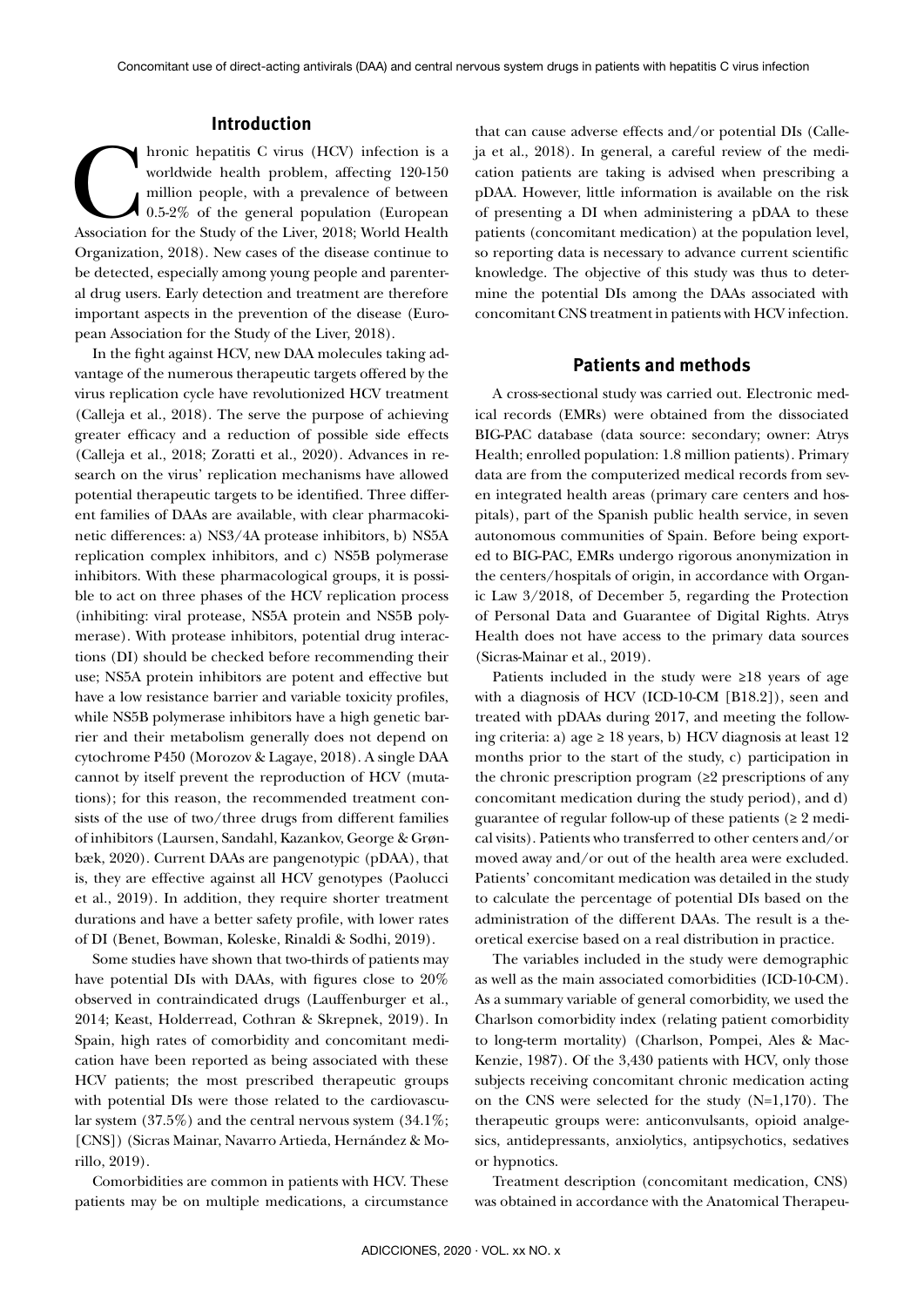tic Chemical Classification System (The Anatomical Therapeutic Chemical Classification System with Defined Daily Doses, 2019). Assigning a pDAA to a patient was based on the criteria of the specialist (prescribing physician). The selected DAAs (most frequently prescribed in Spain) were: a) Sofosbuvir/Velpatasvir (SOF/VEL), b) Glecaprevir/ Pibrentasvir (GLE/PIB) and c) Sofosbuvir/Velpatasvir/ Voxilaprevir (SOF/VEL/VOX). It should be noted that the concomitant medication was analyzed during the antiviral treatment period and only with the chronic or habitual medication administered to the patients. Concomitant medications having potential DIs with action on the CNS are detailed in Figure 1A. To determine the potential effect of possible DIs, the University of Liverpool recommendations were followed (University of Liverpool HIV and Hepatitis Pharmacology Group Drug Interaction Charts, 2020), in collaboration with the European Association for the Study of Hepatic Diseases (European Association for the Study of the Liver, 2018) and HCV treatment guidelines (World Health Organization, 2018). The potential DIs were identified as: a) contraindication, b) significant and c) weak. In addition, the main indications/reasons for prescription were identified for some active ingredients such as quetiapine and oxcarbazepine. Quetiapine was reviewed as it was the most frequently prescribed drug, and oxcarbazepine as it is contraindicated with all three pDAAs analyzed.

Database search criteria were structured using SQL script. Data were carefully reviewed through exploratory analysis and preparation for analysis, observing frequency distributions and checking for possible recording or coding errors. A descriptive statistical analysis was carried out with absolute and relative frequencies for qualitative, and means and standard deviations (SD) for quantitative data. The respective 95% confidence intervals (CI) were calculated.

### **Results**

We identified 1,170 patients (34.1%) with HCV who were receiving concomitant medication acting on the CNS. Mean age was 60.1 years (SD: 10.8), 56.4% were men, and mean Charlson index was 1.0 (SD: 1.1). The following stood out among the comorbidities: arterial hypertension (33.4%), anxiety disorder (31.9%), dyslipidemia (21.6%), diabetes mellitus (17.4%), addictions (6.7%), liver cirrhosis (5.8%) and AIDS/HIV (1.0%).

The average number of concomitant medications (active ingredients) was: 3.2 (SD: 2.1) per patient/year. The breakdown by CNS therapeutic groups was: a) psycho-anx-

| A) By active principle. |     | pDAA                     | N (%)     | CNS drug                       | DI magnitude              |
|-------------------------|-----|--------------------------|-----------|--------------------------------|---------------------------|
|                         |     |                          | 32 (2.7%) | Oxcarbazepine                  | Contraindicated           |
|                         |     | SOF/VEL                  | 51 (4.4%) | Buprenorfine                   | Weak                      |
|                         |     |                          | 32(2.7%)  | Oxcarbazepine                  | Contraindicated           |
|                         |     |                          | 117 (10%) | Quetiapine                     |                           |
|                         |     |                          | 79 (6.8%) | Fentanyl                       |                           |
|                         |     | <b>GLE/PIB</b>           | 79 (6.8%) | Paliperidone                   | Significant               |
|                         |     |                          | 33 (2.8%) | Aripiprazole                   |                           |
|                         |     |                          | 26 (2.2%) | Oxycodone                      |                           |
|                         |     |                          | 19 (1.6%) | Clotiapine                     | Weak                      |
|                         |     |                          | 32 (2.7%) | Oxcarbazepine                  | Contraindicated           |
|                         |     | SOF/VEL/VOX              | 79 (6.8%) | Paliperidone                   | Significant               |
|                         |     |                          | 51 (4.4%) | Buprenorfine                   | Weak                      |
| B) By pDAA.             | 30% |                          |           | 26.5%                          |                           |
|                         | 20% |                          |           |                                |                           |
|                         | 10% | 4.4%<br>2.7%             | 2.7%      | 1.6%                           | 6,8%<br>2.7%              |
|                         | 0%  | 0.0%<br>SOF/VEL          |           | GLE/PIB                        | SOF/VEL/VOX               |
|                         |     | <b>E</b> Contraindicated |           | <b>Significant interaction</b> | <b>O</b> Weak interaction |
|                         |     |                          |           |                                |                           |

*Figure 1.* Potential drug interactions between pDAAs and concomitant drugs of the central nervous system. *Note*. pDAA: pangenotypic direct-acting antivirals; CNS: central nervous system; DI: drug interaction; SOF/VEL: sofosbuvir/ velpatasvir; GLE /PIB: glecaprevir/pibrentasvir; SOF/VEL/VOX: sofosbuvir/velpatasvir/voxilaprevir.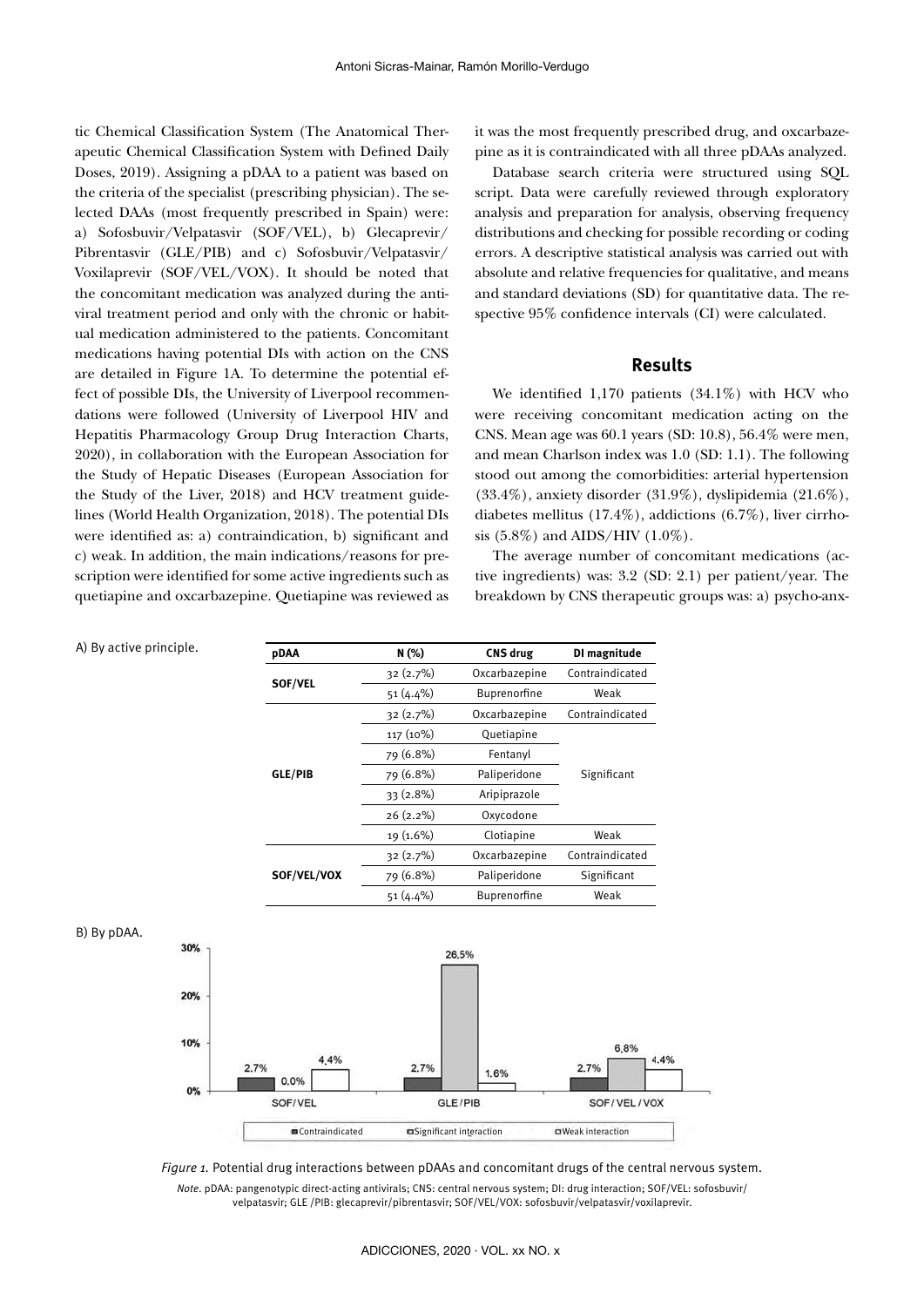iolytic (N=744, 64%), b) psychoanalytic-antidepressant  $(N=679, 58\%)$ , c) antiepileptic  $(N=494, 42\%)$  and d) analgesics (N=429, 37%). Prominent among the active ingredients in these therapeutic groups and showing potential DI with a pDAA were: quetiapine (N=117), fentanyl (N=79), paliperidone (N=79), buprenorphine (N=51), aripiprazole (N=33), oxcarbazepine (N=32), oxycodone (N=26), and clotiapine (N=19) (Figure 1A).

The percentage of potential DIs on the CNS were: 2.7% (95% CI: 1.8-3.6%) contraindications, 11.3% (95% CI: 9.5-13.1%) significant and 4.2% (95% CI: 3.1-5.3%) weak. Based on the DAAs, these percentages [95% CI] were as follows: SOF/VEL (2.7% [1.8-3.6%]; 0.0% [0.0-0.0% ]; 4.4% [3.2-5.6%]), GLE / GDP (2.7% [1.8-3.6%]; 26.5% [24.0-29.0% ]; 1.6% [0.9-2.3%]) and SOF/VEL/VOX  $(2.7\%$  [1.8-3.6\%]; 6.8\% [5.4-8.2\%}]; 4.4\% [3.2-5.6\%]), respectively (Figure 1B).

Grounds for prescribing the selected active ingredients were: a) quetiapine (N=117): states of agitation / personality disorder (N=65, 56%), bipolar disorder (N=38, 32%) and schizophrenia (N=14, 12%); and b) oxcarbazepine (N=32): unspecified seizures (N=18, 56%) and epileptic seizures (N=14, 44%).

#### **Discussion**

The results of the study show that people with HCV are associated with significant comorbidity and use of medication, leading to greater exposure to potential DIs on receiving antiviral treatment. Although the study was carried out only on concomitant CNS medications, 11.3% had significant DIs and 2.7% were contraindicated. Awareness of DIs represents a challenge for treating HCV infection.

DIs in patients with HCV are common. Maasoumy (2013), for example, investigated the risk of potential DIs in subjects treated with protease inhibitors (telaprevir, boceprevir) in a German hospital and found that half of the patients were exposed to a drug with potential interaction (Maasoumy et al., 2013). Some systematic reviews have shown high rates of potential DIs and their potential interaction mechanisms from a theoretical perspective (Ahmed, Lutchman & Kwo, 2017; Garrison, German, Mogalian & Mathias, 2018; Talavera et al., 2017). Langness (2017) determined that hypertensive agents, analgesics, and psychiatric medications cause frequent interactions with DAAs (sofosbuvir/simeprevir, sofosbuvir/ledipasvir, sofosbuvir/ ribavirin, paritaprevir/ritonavir/ombitasvir/dasabuvir). The authors conclude that drug interactions are frequent (1.2 per patient), and that DAA treatment may require adjustments to concomitant medications (Langness et al., 2017). Kondili (2017) (study on sofosbuvir/ribavirin, sofosbuvir/simeprevir, sofosbuvir/daclatasvir, sofosbuvir/ ledipasvir, paritaprevir/ritonavir/ombitasvir/dasabuvir), highlighted that 30-44% of patients undergoing DAA treatment are at risk of significant interactions. The authors underlined the need for greater awareness in the administration of these drugs, especially in patients with moderate/ severe liver disease (Kondili et al., 2017). Our results are in line with these contributions, although we observed a lower rate of relevant DIs. This circumstance may be due to the fact that the study was performed on pDAAs (later marketed) and that we only included drugs acting on the CNS.

Furthermore, SOF/VEL presented a lower rate of DI. SOF is an inhibitor of the NS5B polymerase, while VEL is an inhibitor of the NS5A replication complex. GLE is a pangenotypic inhibitor of the HCV NS3/4A protease essential for viral replication. While PIB is a pangenotypic inhibitor of HCV NS5A, concomitant administration of GLE/PIB can increase exposure to certain medications (digoxin, dabigatran, statins, ethinyl estradiol) (Ahdmed et al., 2017; Talavera et al., 2017). The intracellular metabolic activation pathway of SOF is mediated by nucleotide phosphorylation pathways and hydrolases, generally of low affinity and high capacity, so they are unlikely to be affected by concomitant medications (Kondilii et al., 2017). Recent reviews show that drug combinations with SOF generally have fewer interactions than regimens based on protease inhibitors. However, the analysis of each interaction is theoretical and more interaction studies would be needed to confirm their real effects (Roncero, Villegas, Martínez-Rebollar & Buti, 2018). It appears that the key to interpreting DIs is based on knowledge of the pharmacokinetic profiles of drugs and their ability to inhibit CYP450-3A4 and transporters (hepatic, intestinal) in relation to their potential clinical consequences (Talavera et al., 2017). It should be noted that there may be some discrepancies between the licensed indications for a drug and its actual therapeutic use.

On a practical level, it should be noted that the potential DIs of contraindicated medication and significant interactions are the most clinically relevant and, therefore, those requiring greater vigilance (European Association for the Study of the Liver, 2018). Thus, given the short period of DAA administration, some concomitant medications could be substituted or the administered dose reduced when introducing DAAs. In other cases, for example patients coinfected with HIV/HCV, perhaps another kind of intervention would be preferable, such as selecting the DAA type more carefully. Additionally, it will always be necessary to ask the patient about the use of other drugs, such as those paid for privately (homeopathic, supplements, vitamins, etc.) or those bought without a prescription.

The article shows the limitations inherent in cross-sectional/retrospective studies, such as underreporting of the disease, or the possible variability among professionals and patients. As a cross-sectional study, it did not take possible confounding factors into account, so the results of the study should be interpreted with caution. Furthermore, the study did not quantify the degree of liver fibro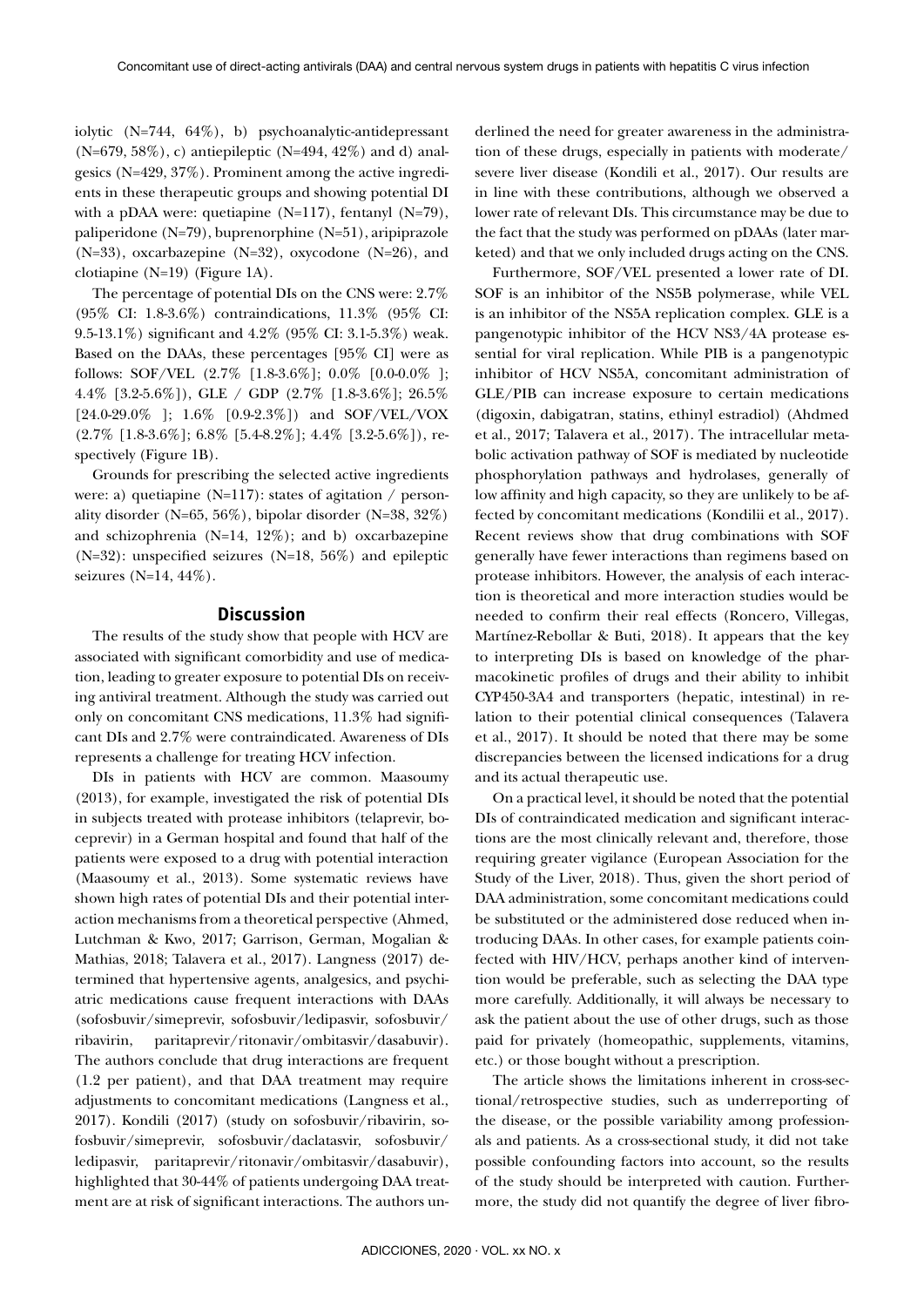sis (liver damage) in patients at baseline; in our opinion, however, this circumstance should already have been taken into account by the specialist prior to prescribing the pDAA. The efficacy and safety of the concomitant medication associated with certain chronic diseases (indication and prescription in dementia, psychosis, etc.) were also not taken into consideration, which may have an impact on the manifestation of DI. It would have been relevant to know the specialist doctor's criteria for prescribing a DAA, possible drug addictions and/or the indicated doses of drugs with action on the CNS, to mention a few examples, since these are circumstances that can cause real DIs in patients (Roncero et al., 2018).

Potential interactions can pose problems in clinical practice, although many could be avoided by adjusting the pharmacological dose or selecting a safer alternative, provided sufficient knowledge and experience are available to handle these pharmacokinetic issues (Keast et al., 2019). In conclusion, a third of patients with HCV show concomitant use of medication with action on the CNS. It is important to select a pDAA with a low rate of potential DIs to simplify treatment. SOF/VEL is shown to be a good alternative to the selected pDAAs.

# **Conflicts of interest**

A. Sicras is an independent consultant in connection with the development of this manuscript. A. Sicras is an employee of Atrys Health. R. Morillo has no conflict of interest. Atrys Health has received fees for carrying out this study.

#### **Author contributions**

Conception and design of the manuscript by A. Sicras. Data collection and statistical analysis by A. Sicras. All authors contributed to data interpretation, drafting, revision and approval of the submitted manuscript.

#### **Acknowledgments**

The study was sponsored by Gilead Sciences. The sponsor had no influence on the results of the study.

# **Bibliography**

- Ahmed, A., Lutchman, G. A. & Kwo, P. Y. (2017). Drugdrug interactions in hepatitis C virus treatment: Do they really matter?. Clinical Liver Disease, 10, 111-115. doi:10.1002/cld.668.
- Benet, L. Z., Bowman, C. M., Koleske, M. L., Rinaldi, C. L. & Sodhi, J. K. (2019). Understanding drug-drug interaction and pharmacogenomic changes in pharmacokinetics for metabolized drugs. Journal of Pharmacokinetics and Pharmacodynamics, 46, 155-163. doi:10.1007/ s10928-019-09626-7.
- Calleja, J. L., Macias, J., Forns, X., Garcia, F., Berenguer, M., Garcia Deltoro, M.,… Pineda, J. A. (2018). Guidelines on treatment of hepatitis C virus infection. Spanish Association for the Study of the Liver (AEEH). Guía de tratamiento de la infección por virus de la hepatitis C. Asociación Española para el Estudio del Hígado (AEEH). Gastroenterologia y Hepatologia, 41, 597-608. doi:10.1016/j.gastrohep.2018.07.010.
- Charlson, M. E., Pompei, P., Ales, K. L. & MacKenzie, C. R. (1987). A new method of classifying prognostic comorbidity in longitudinal studies: development and validation. Journal of Chronic Dseases, 40, 373-383. doi:10.1016/0021-9681(87)90171-8.
- European Association for the Study of the Liver. Electronic address: easloffice@easloffice.eu, and European Association for the Study of the Liver (2018). EASL Recommendations on Treatment of Hepatitis C 2018. Journal of Hepatology, 69, 461-511. doi:10.1016/j. jhep.2018.03.026.
- Garrison, K. L., German, P., Mogalian, E. & Mathias, A. (2018). The Drug-Drug Interaction Potential of Antiviral Agents for the Treatment of Chronic Hepatitis C Infection. Drug Metabolism and Disposition: The Biological Fate of Chemicals, 46, 1212-1225. doi:10.1124/ dmd.117.079038.
- Keast, S. L., Holderread, B., Cothran, T. & Skrepnek, G. H. (2019). Hepatitis C Direct-Acting Antiviral Treatment Selection, Treatment Failure, and Use of Drug-Drug Interactions in a State Medicaid Program. Journal of Managed Care and Specialty Pharmacy, 25, 1261-1267. doi:10.18553/jmcp.2019.25.11.1261.
- Kondili, L. A., Gaeta, G. B., Leluzzi, D., Zignego, A. L., Monti, M., Gori, A.,… Puoti, M. (2017). Real-life data on potential drug-drug interactions in patients with chronic hepatitis C viral infection undergoing antiviral therapy with interferon-free DAAs in the PITER Cohort Study. PloS One, 12, e0172159. doi:10.1371/journal. pone.0172159.
- Langness, J. A., Nguyen, M., Wieland, A., Everson, G. T. & Kiser, J. J. (2017). Optimizing hepatitis C virus treatment through pharmacist interventions: Identification and management of drug-drug interactions. World Journal of Gastroenterology, 23, 1618-1626. doi:10.3748/wjg. v23.i9.1618.
- Lauffenburger, J. C., Mayer, C. L., Hawke, R. L., Brouwer, K. L., Fried, M. W. & Farley, J. F. (2014). Medication use and medical comorbidity in patients with chronic hepatitis C from a US commercial claims database: high utilization of drugs with interaction potential. European Journal of Gastroenterology and Hepatology, 26, 1073- 1082. doi:10.1097/MEG.0000000000000152.
- Laursen, T. L., Sandahl, T. D., Kazankov, K., George, J. & Grønbæk, H. (2020). Liver-related effects of chronic hepatitis C antiviral treatment. World Journal of Gas-